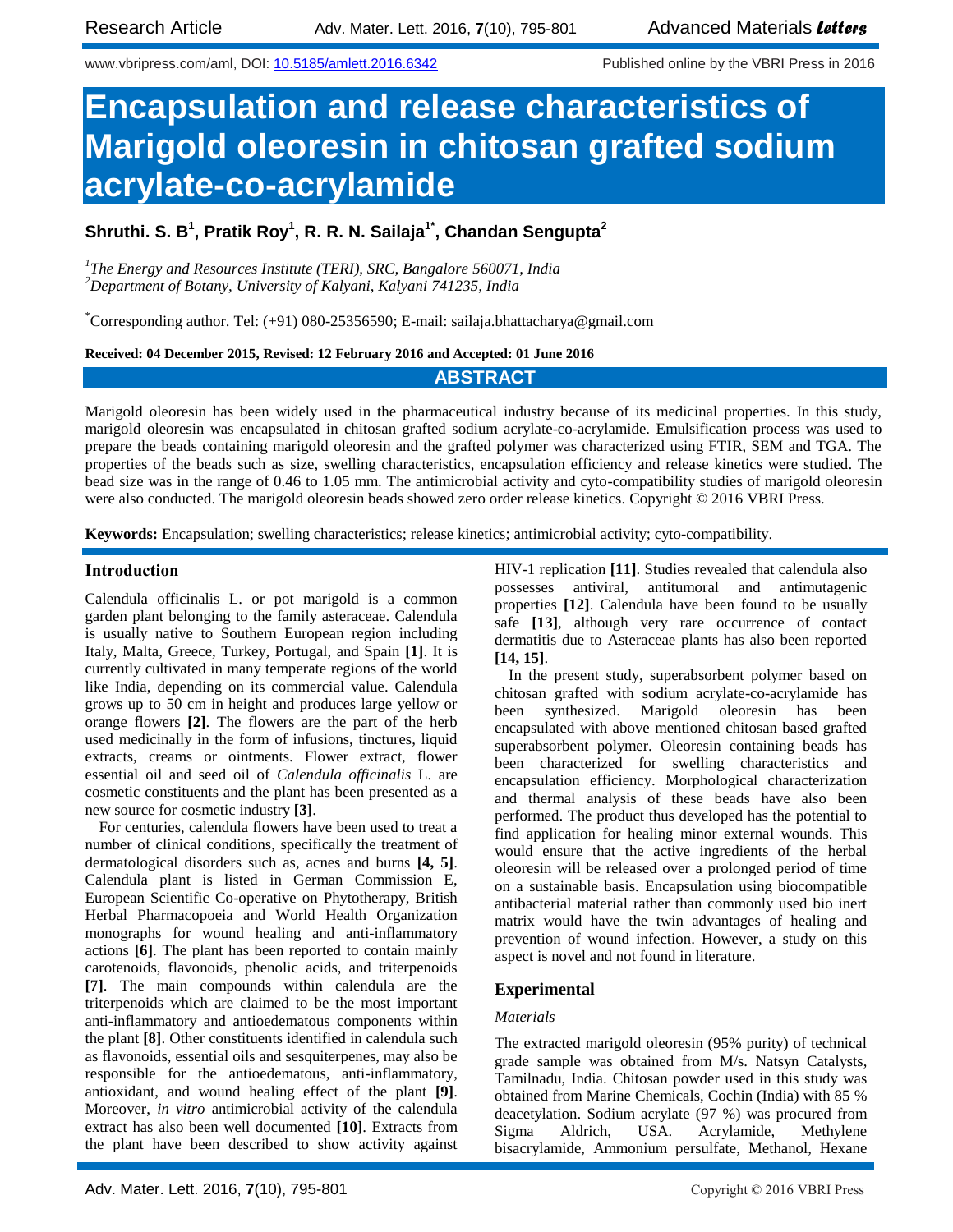and other chemicals of analytical grade has been procured from S. D. Fine chemicals, Mumbai, India. All chemicals were used without further purification.

## *Grafting*

The graft polymerization of acrylamide and sodium acrylate onto chitosan backbone was conducted as follows. 1g of chitosan was dissolved in 100 ml of 2 wt % acetic acids. Chitosan solution was hydrolyzed with 1N NaOH solution, and then 80 ml of NaOH was added to the hydrolyzed precipitate and stirred for 20 minutes. Following this, sodium acrylate and acrylamide were added in the ratio of 3:2 to the chitosan solution. The reaction mixture was then put in a locally fabricated microwave reactor (Enerzi microwave systems, Belgaum, India) at 70 °C, 0.8 kW for about 3 minutes and the reaction was initiated by the addition of known quantity of ammonium persulfate. Methylene bisacrylamide was used as cross linker in this reaction. The reaction product was taken out from the reactor and was cooled to room temperature. The mixture was neutralized to pH 7 by using 1N NaOH solution. The mixture was then precipitated using methanol. The precipitate obtained was kept for drying at 80°C for 6 hours.

# *Preparation of beads*

The grafted superabsorbent polymer was dissolved in 10 wt % acetic acid. To this solution, a known quantity of marigold oleoresin was mixed and stirred well and left to stand overnight to remove air bubbles. The above solution was then dropped into formaldehyde solution using a 25 ml hypodermic syringe having 1mm diameter with constant stirring for an hour. The beads thus formed were then crosslinked using 1 % (v/v) glutaraldehyde solution by stirring the beads in the solution for an hour. Later, the crosslinked beads were rinsed with distilled water and dried in air overnight.

# *Preparation of phosphate buffered saline (PBS)*

Phosphate buffered Saline (PBS) was prepared by dissolving 8g of NaCl, 0.2g of KCl, 1.44g of  $Na<sub>2</sub>HPO<sub>4</sub>$  and  $0.24g$  of KH<sub>2</sub>PO<sub>4</sub> in 800 ml of distilled water. Then pH of the solution was adjusted to 7.4 by using HCl. After that volume of the solution was made 1 liter by addition of distilled water. Finally, the solution was sterilized by using autoclave.

# *Characterization*

## *Fourier transform infrared spectroscopy (FTIR)*

The Fourier transform infrared spectroscopy (FTIR) analysis of pure chitosan and chitosan grafted sodium acrylate-co-acrylamide were carried out by using FTIR Spectrophotometer (Bruker ALPHA FT-IR Spectrometer) between  $600$  and  $4000$   $cm^{-1}$ .

## *Bead size measurement*

An average of 50 beads was completely dried and their sizes were measured by using standard digital Vernier calipers.

#### *Scanning electron microscope (SEM)*

The topographical characterization of the beads was carried out using a scanning electron microscope (SEM) (JEOL, JSM-840 microscope). The specimens were gold sputtered prior to microscopy.

## *Swelling kinetics of beads*

Swelling of the beads was studied by the measurement of water uptake by the beads at particular time intervals. The study was carried out in acidic, basic and neutral medium for a period 4 hours. Known quantity of beads was initially taken in separate test tubes containing each medium. Then the mass of every individual bead was taken at different intervals of time and the average value was calculated. During this process care was taken in handling of the swollen beads so as to avoid mass loss by breaking or erosion of beads.

# *Content uniformity or encapsulation efficiency*

Beads were evaluated for the marigold oleoresin content and this was done by refluxing a known mass of beads with 100 ml of hexane at 65 °C. Refluxing was continued to ensure the complete extraction of marigold oleoresin from the beads. Then the absorbance of hexane containing the extracted amount of marigold oleoresin was observed using a UV spectrophotometer (Lovibond PC SPECTRO, 666 HELLMA (2265)) using hexane as blank. Encapsulation efficiency was determined from the following formula:

| Encapsulation efficiency (%) =                      |
|-----------------------------------------------------|
| <i>(Total amount of oleoresin – Free oleoresin)</i> |
| <i>Total amount of oleoresin</i>                    |
| $\times$ 100                                        |

## *Release kinetics*

The release kinetics of the beads containing marigold oleoresin was carried out by taking a known mass of beads in PBS and shaken well. At definite time intervals, the absorbance of PBS containing extracted marigold oleoresin was taken at a particular wavelength using UV Spectrophotometer (Lovibond PC SPECTRO, 666 HELLMA (2265)). This procedure was carried out for a period of 4 hours. Further the modeling of oleoresin release from the swellable polymeric systems was analyzed using kinetic models.

## *Antimicrobial activity*

The antibacterial activity of the marigold oleoresin was evaluated by the paper-disk agar diffusion method against the two Gram-negative pathogenic bacteria *Proteus mirabilis* (MTCC 9493), *Pseudomonas aeruginosa* (MTCC 1688) and one Gram-positive pathogenic bacteria *Staphylococcus aureus* (MTCC 3160). Microorganisms were obtained from Microbial Type Culture Collection and Gene Bank (MTCC) Chandigarh, India. Organisms were maintained on Muller-Hinton agar (MH). Inocula were prepared by diluting overnight (24hours, at 37 °C) cultures in Muller Hinton broth medium to approximately  $10<sup>6</sup>$ CFU/ml. Absorbent discs (Whatman disc No.3, 6 mm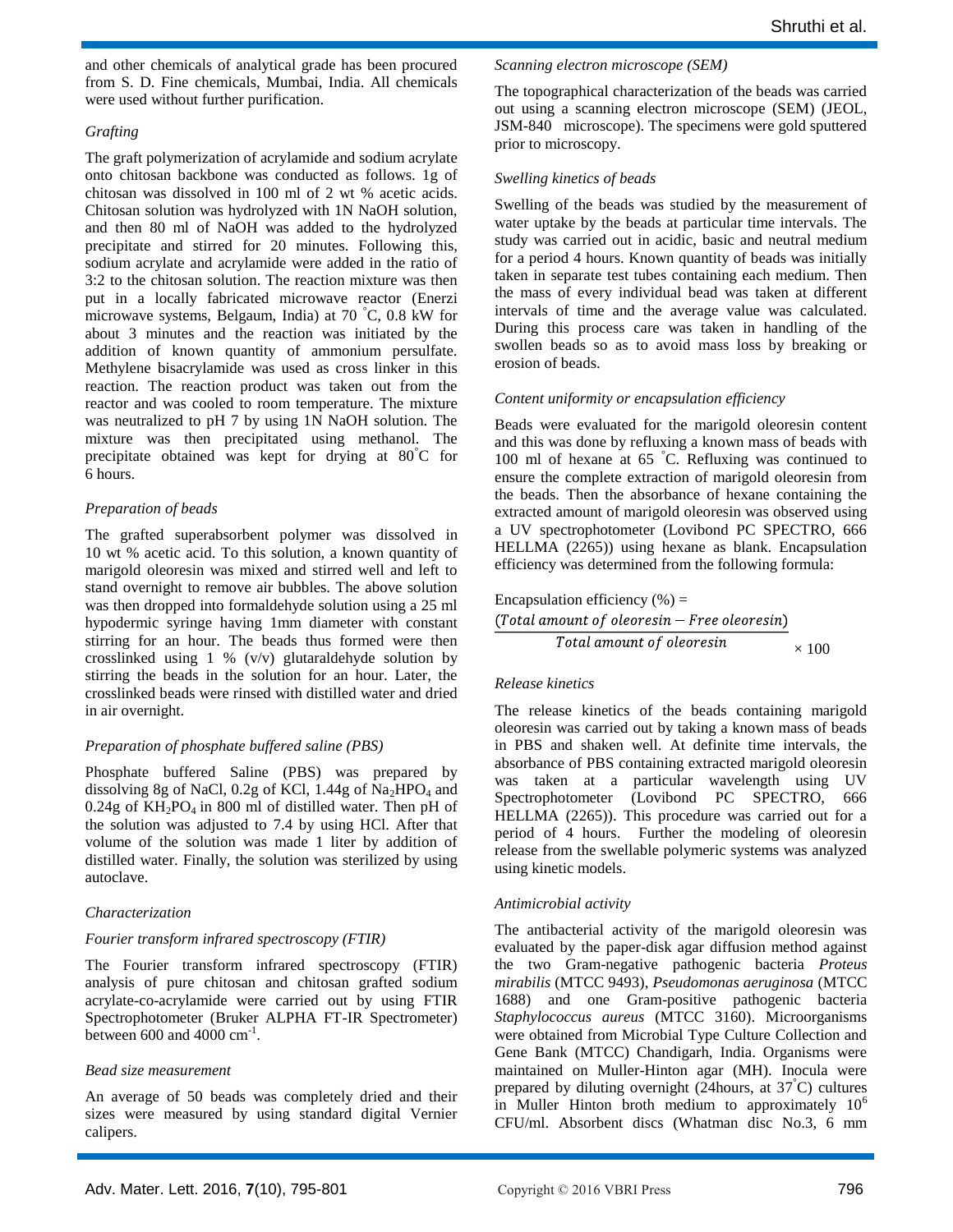diameter) were soaked with 10 µl of oleoresin and then placed on the surface of inoculated Petri dishes (90 mm). Diameters of growth inhibition zones were measured after incubation at 37 °C for 24 hours. The experiment was carried out in triplicate.

# *In vitro cytotoxicity test*

# *Cell line and culture medium*

NIH 3T3 cells were procured from NCCS, Pune, India. NIH 3T3 cell line was cultured in Dulbecco's Modified Eagle Medium (DMEM) supplemented with 10 % inactivated Fetal Bovine Serum (FBS), penicillin (100 IU/ml), streptomycin (100  $\mu$ g/ml) and amphotericin B (5 µg/ml) in an humidified atmosphere of 5 % CO<sub>2</sub> at  $37^{\circ}$ C until confluent. The cells were dissociated with TPVG solution  $(0.2 \%$  trypsin,  $0.02 \%$  EDTA,  $0.05 \%$  glucose in Phosphate Buffered Saline (PBS)). The stock cultures were grown in  $25 \text{ cm}^2$  culture flasks and all experiments were carried out in 96 microtitre plates.



Fig. 1. FTIR spectrum of pure chitosan and chitosan grafted sodium acrylate-co-acrylamide.

# *Determination of cell viability by NRU assay*

The monolayer cell culture was trypsinized/ scrapped with cell scrapper and the cell count was adjusted to 1.0 x  $10<sup>5</sup>$ cells/ml using DMEM containing 10 % FBS. To each well of the 96 well microtitre plate, 0.1 ml of the diluted cell suspension (approximately 10,000 cells) was added. After 24 hours, when a partial monolayer was formed, the supernatant was discarded and the monolayer was washed once with the culture medium.  $100 \mu l$  of different marigold oleoresin concentrations were added on to the partial monolayer in microtitre plates. The plates were then incubated at 37  $\degree$ C for 24 hours in 5 % CO<sub>2</sub> atmosphere. The microscopic examination for these samples was carried out and observations were noted every 24 hours. After 24 hours, the marigold solutions in the wells were discarded and 50 µg/ml of neutral red in PBS was added to each well. After 3 hours of culture, the medium was removed and the plate was rinsed 2 times with PBS. The desorbing solution (1 % glacial acetic acid, 50 % ethanol and 49 %  $H_2O$ ) of 100μl to each well was added and shaken for 15 minutes. The absorbance of coloured solution was measured at 540 nm with a microplate reader. The concentration producing

50% inhibition for neutral red uptake  $(CTC_{50})$  was calculated by following formula,

| % Growth Inhibition = $100 - \frac{1}{100}$ | $-\left[\frac{Mean\,OD\,of\,individual\,test\,group}{2} \times 100\right]$ |  |
|---------------------------------------------|----------------------------------------------------------------------------|--|
|                                             | Mean OD of control group                                                   |  |

# *Thermogravimetric analysis (TGA)*

Thermogravimetric analysis (TGA) of pure chitosan and chitosan grafted sodium acrylate-co-acrylamide were carried by using Perkin-Elmer Pyris Diamond 6000 analyzer [Perkin Elmer Inc., USA] in a Nitrogen atmosphere. The samples were subjected to a heating rate of 10 °C/min in a heating range of  $30^{\circ}C - 600^{\circ}C$  using  $Al_2O_3$  as reference material.

# **Results and discussion**

# *FTIR analysis*

The FTIR spectrum of pure chitosan and chitosan grafted sodium acrylate-co-acrylamide is shown in **Fig. 1**. The FTIR spectrum of pure chitosan (curve-a) reveals characteristic peaks at  $3430 \text{ cm}^{-1}$  which represents the stretching vibration of  $-O-H$ , while 1650 cm<sup>-1</sup> peak shows the characteristic peak of (C=O) amide I carbonyl stretching and the peaks from  $1425 \text{ cm}^{-1}$  correspond to the -C-H symmetrical deformation. The peaks at 1070 and  $2885$  cm<sup>-1</sup> are related to (C-O-C) stretching vibration and aliphatic –C-H stretching vibration respectively **[16, 17]**.

Curve-b depicts chitosan grafted sodium acrylate-coacrylamide spectrum. The hydrogel comprised of a chitosan backbone with side chains that carry carboxamide and carboxylate functional groups, which are evidenced by 3 new peaks at 1407, 1556, and 1675  $\text{cm}^{-1}$  (Curve-b). These peaks are attributed to C=O stretching in the carboxamide functional groups, and symmetric and asymmetric stretching modes of the carboxylate groups, respectively **[18].** The aforesaid three peaks do not exist in pure chitosan. The peak at  $2885 \text{ cm}^{-1}$  for  $\text{C}$ H stretching in pure chitosan spectrum is not seen in the chitosan grafted sodium acrylate-co-acrylamide indicating successful grafting of sodium acrylate-co-acrylamide with chitosan.

# *Bead size measurement*

The average bead size measurement of marigold oleoresin beads was performed by using digital Vernier calipers and was found to be 0.76 mm for an average of 50 beads. The beads were having a size ranging between 0.46 mm to 1.05 mm.

# *SEM morphology*

The SEM morphology of chitosan grafted sodium acrylateco-acrylamide beads containing marigold oleoresin is shown in **Fig. 2**. The micrographs depict that beads formed were spherical in shape and had a rough and irregular surface.

# *Swelling characteristics of beads*

The swelling behavior of chitosan grafted sodium acrylateco-acrylamide beads containing marigold oleoresin is shown in **Fig. 3** and **Table 1**. It can be observed that beads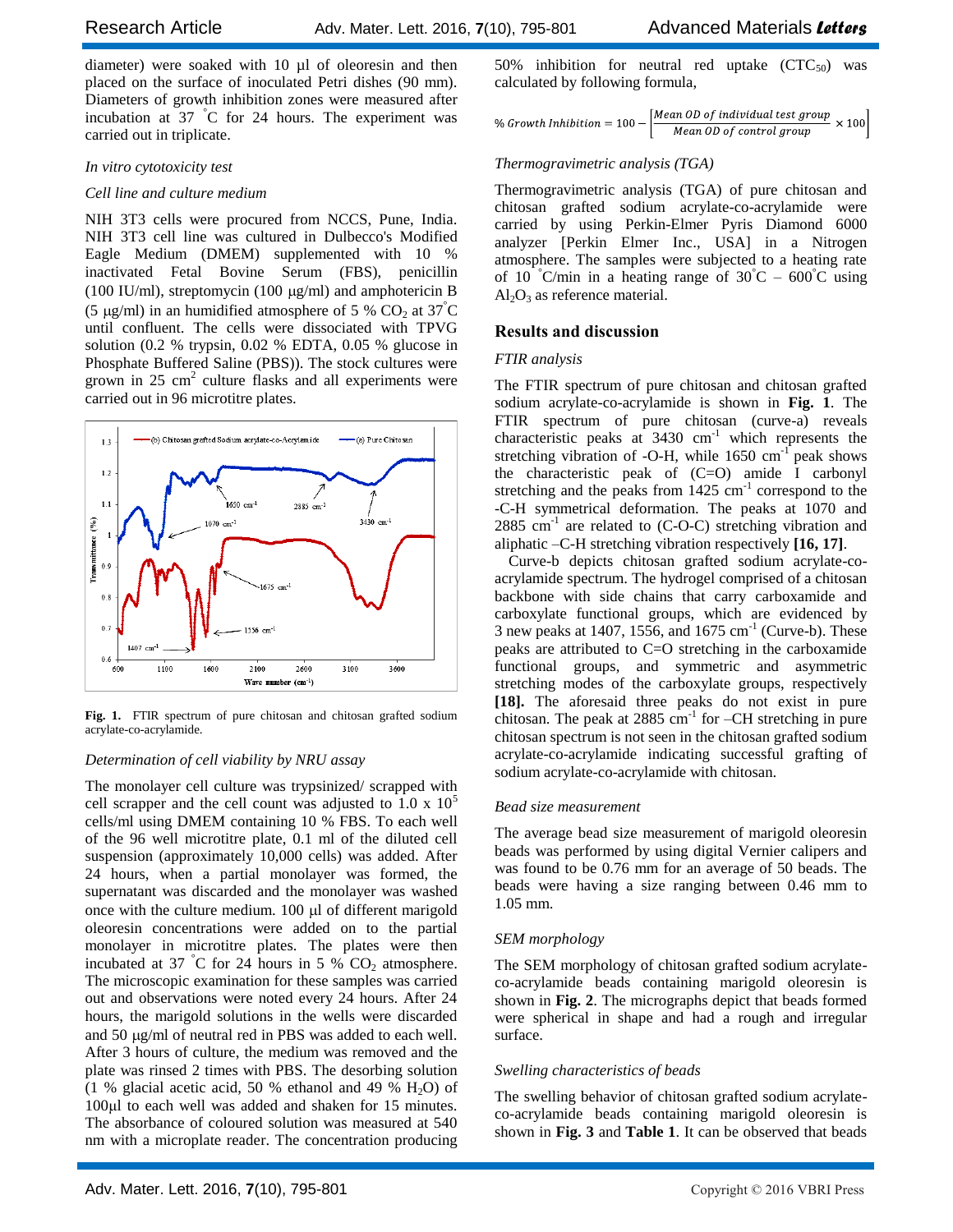show more swelling in neutral and acidic medium than compared to basic medium (**Fig. 3**).



**Fig. 2.** SEM micrograph showing surface morphology of chitosan grafted sodium acrylate-co-acrylamide beads containing marigold oleoresin.



**Fig. 3**. Swelling study of marigold oleoresin beads in acidic, basic and neutral buffer.

**Table 1**. Swelling percentage of chitosan grafted sodium acrylate-coacrylamide beads in different mediums.

| <b>Buffer used</b>       | Acidic |       | <b>Basic</b> Neutral |
|--------------------------|--------|-------|----------------------|
| Marigold oleoresin beads | 65.62% | 56.4% | 70.1%                |
| swelling percentage (%)  |        |       |                      |

**Fig. 3** and **Table 1** show the swelling behaviors of chitosan grafted superabsorbent co- polymeric beads. As seen in **Table 1**, neutral medium exhibits maximum swelling followed by swelling in acidic medium. The beads show that least swelling in basic medium. It has been envisaged that at both low and high pH, the concentrations of ions are high which cause in increase in ionic strength. When the ionic strength is increased, the difference in osmotic pressure between the inside and outside of the beads is reduced thereby, leading to reduction in swelling capabilities. Similar behavior in various natural polysaccharide hydrogels has been observed by Sorur *et al.* **[19]**.

#### *Content uniformity or encapsulation efficiency*

The chitosan grafted sodium acrylate-co-acrylamide beads containing marigold oleoresin was evaluated for its encapsulation efficiency using UV spectrophotometer. In the preliminary trials, the beads were loaded with different amounts of oleoresin and it was observed that 200 mg of oleoresin loading for 100 ml of the grafted material was optimum. The encapsulation efficiency for the above formulation was found to be 75.7 %.

**Table 2.** The order release constants and the n values of marigold oleoresin.

| Zero order First order               |                                |                                                  | Higuchi Power law/Korsmeyer-Peppas model |
|--------------------------------------|--------------------------------|--------------------------------------------------|------------------------------------------|
| $k_0 = 0.42$<br>R <sup>2</sup> =0.99 | $k_1 = 0.0021$<br>$R^2 = 0.72$ | $k_H$ = 7.49 $k$ = 0.51<br>$R^2=0.90$ $R^2=0.96$ |                                          |
|                                      |                                |                                                  | $n = 0.95$                               |



**Fig. 4.** Release behavior of chitosan grafted sodium acrylate-coacrylamide beads containing marigold oleoresin.

#### *Release kinetics*

The release of marigold oleoresin from the swellable polymeric systems has been analyzed using mathematical models given below **[20]**.

Zero order: 
$$
\frac{M_t}{M_{\infty}} = k_0 t
$$
 (a)

First order: 
$$
\frac{\dot{M}_t}{M_{\infty}} = 1 - \exp(-k_1 t)
$$
 (b)

$$
\text{Higuchi model: } \frac{M_{\text{t}}}{M_{\text{oo}}} = k_H t^{\frac{1}{2}} \tag{c}
$$

Power model (or) Korsemeyer-Peppas model:  $\frac{M_t}{M_{\text{tot}}} = kt^n$  (d)

where,  $M_t/M_\infty$  is the fractional release of drug in time t, ' $k_0$ ',  $k_1$ <sup>'</sup>,  $k_H$ ' and 'k' represent zero-order release constant, first order release constant, Higuchi constant and Korsemeyer-Peppas constant of the drug polymer system respectively, 'n' is the diffusion exponent characteristic of the release mechanism. The values of n  $k_0$ ', 'k<sub>1</sub>', 'k<sub>H</sub>' and 'k' were evaluated using equations (a) to (d) for the release kinetics of marigold oleoresin from the chitosan grafted sodium acrylate-co-acrylamide beads and the results are presented in the **Table 2**.

Using the least squares procedure, we have estimated the values of n and k for the present system. From the results obtained [**Fig. 4**(**a, b, c** and **d**)], we can see that zero order release model and Korsmeyer-Peppas model fits better compared to other two models. The zero order rate equation describes the systems where the release rate is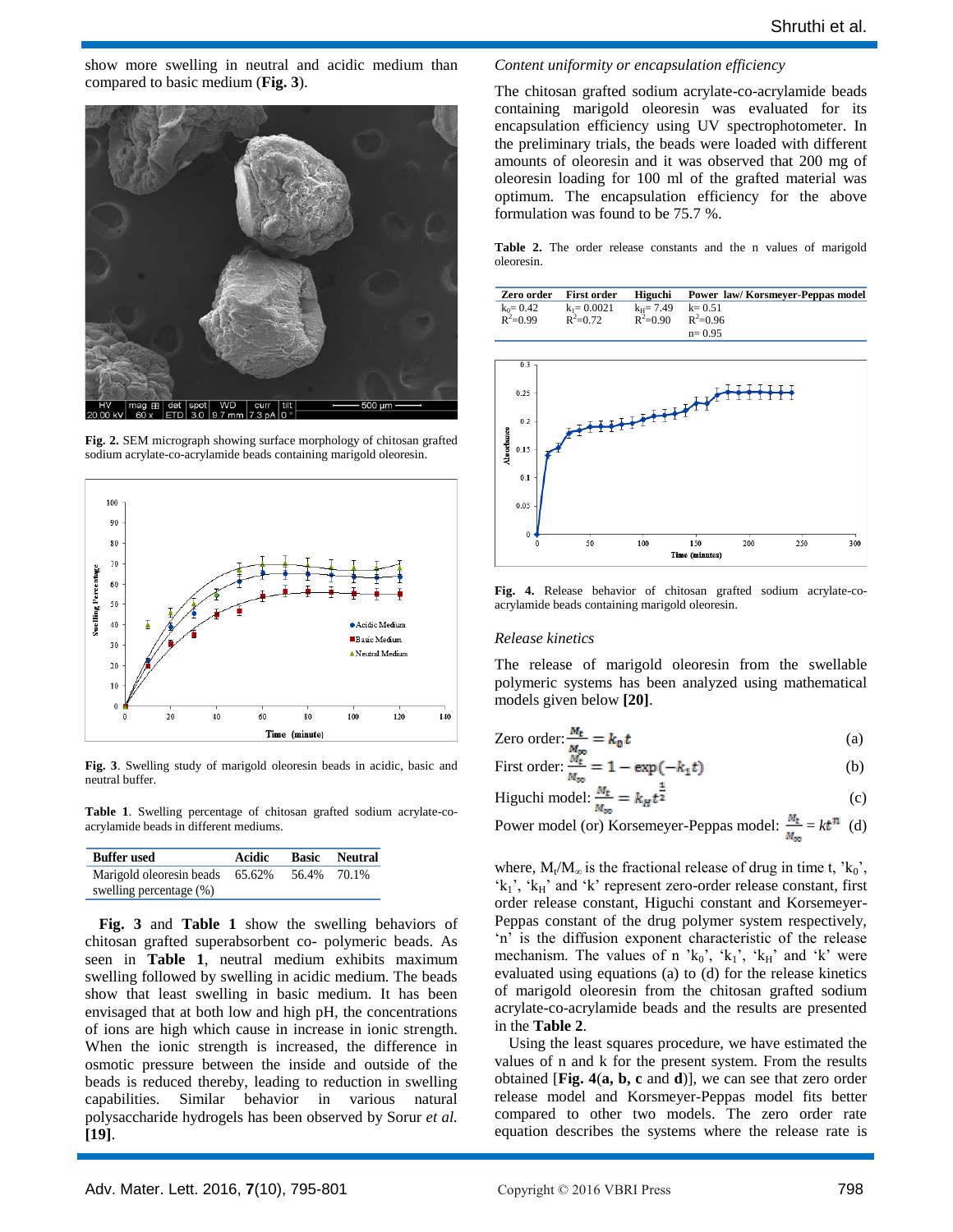independent of its concentration while the Korsmeyer-Peppas model is often used to describe the release behavior from polymeric systems. The diffusional exponent, *n*, is dependent on the geometry of the device as well as the physical mechanism for release.



**Fig. 4.** (a). Zero order release model of marigold oleoresin sustained release formulation, (b) First order release model of marigold oleoresin sustained release formulation, (c) Higuchi release model of marigold oleoresin sustained release formulation and (d) Power law model for mechanism of marigold oleoresin sustained release formulation.

The values of *n* for a spherical device are 0.45 for Fickian release, 0.89 for case II (zero-order release) transport and  $> 0.89$  for super case II transport in this model. For systems exhibiting super case II transport, the dominant mechanism for drug transport is due to polymer matrix relaxation. The value of  $n > 0.45$  but  $< 0.85$  is considered as anomalous transport (non-Fickian) and refers to the coupling of Fickian diffusion and relaxation of entangled chains of the encapsulating polymer. The first order model and Higuchi model describes the release from

system where release rate is concentration dependent and the release of drugs from insoluble matrix as a square root of time dependent process based on Fickian diffusion respectively  $[21, 22]$ . Since the  $\mathbb{R}^2$  value of 0.99 of zero order release model is the highest as compared to that of other models, it can be said that the release of oleoresin from the encapsulated beads maybe independent of its initial concentration. This suggests that the release characteristic of marigold oleoresin follows zero order kinetics.



**Fig. 5.** Antimicrobial activity of marigold oleoresin against (a) *Pseudomonas aeruginosa,* (b) *Proteus mirabilis* and (c) *Staphylococcus aureus***.**

**Table 2.** (a). Showing zone of inhibition of marigold oleoresin against three pathogenic bacteria.

| Name of the pathogen   | Trial 1 | Trial 2 | Trial 3 | Mean diameter<br>(mm) |
|------------------------|---------|---------|---------|-----------------------|
| Proteus mirabilis      | 19.1    | 18.7    | 19.6    | $19.13+0.45$          |
| Staphylococcus aureus  | 18.1    | 187     | 199     | $18.9 + 0.92$         |
| Pseudomonas aeruginosa | 16.8    | 151     | 153     | $15.73 + 0.93$        |

#### *Antimicrobial activity*

In the present investigation marigold oleoresin (10µl per disc) was tested for their putative antibacterial activity against three model bacteria. Paper-disk agar diffusion method was used to determine the zone of inhibition of bacterial growth. Efstratiou *et al.* **[23]** showed antibacterial activity of floral part extracts of marigold against both Gram-positive and Gram-negative pathogenic bacteria. Similar observation on the antibacterial activity of marigold oleoresin has been displayed against both Gram-positive and Gram-negative pathogenic bacteria. Results showed that marigold oleoresin was most active against *Proteus mirabilis* (**Table 2**(**a**), **Fig. 5**) with inhibition zones ranging from 18.7 mm to 19.6 mm (mean value:  $19.13 \pm 0.45$  mm). The mean diameter of the inhibition zone for *Staphylococcus aureus* was 18.9±0.92 mm. The smallest zone was recoded for *Pseudomonas aeruginosa* (mean diameter: 15.73±0.93 mm).

#### *In vitro cytotoxicity test*

#### *NRU assay*

Biocompatibility of marigold oleoresin was examined by NRU assay. Cytotoxicity in this assay is expressed as a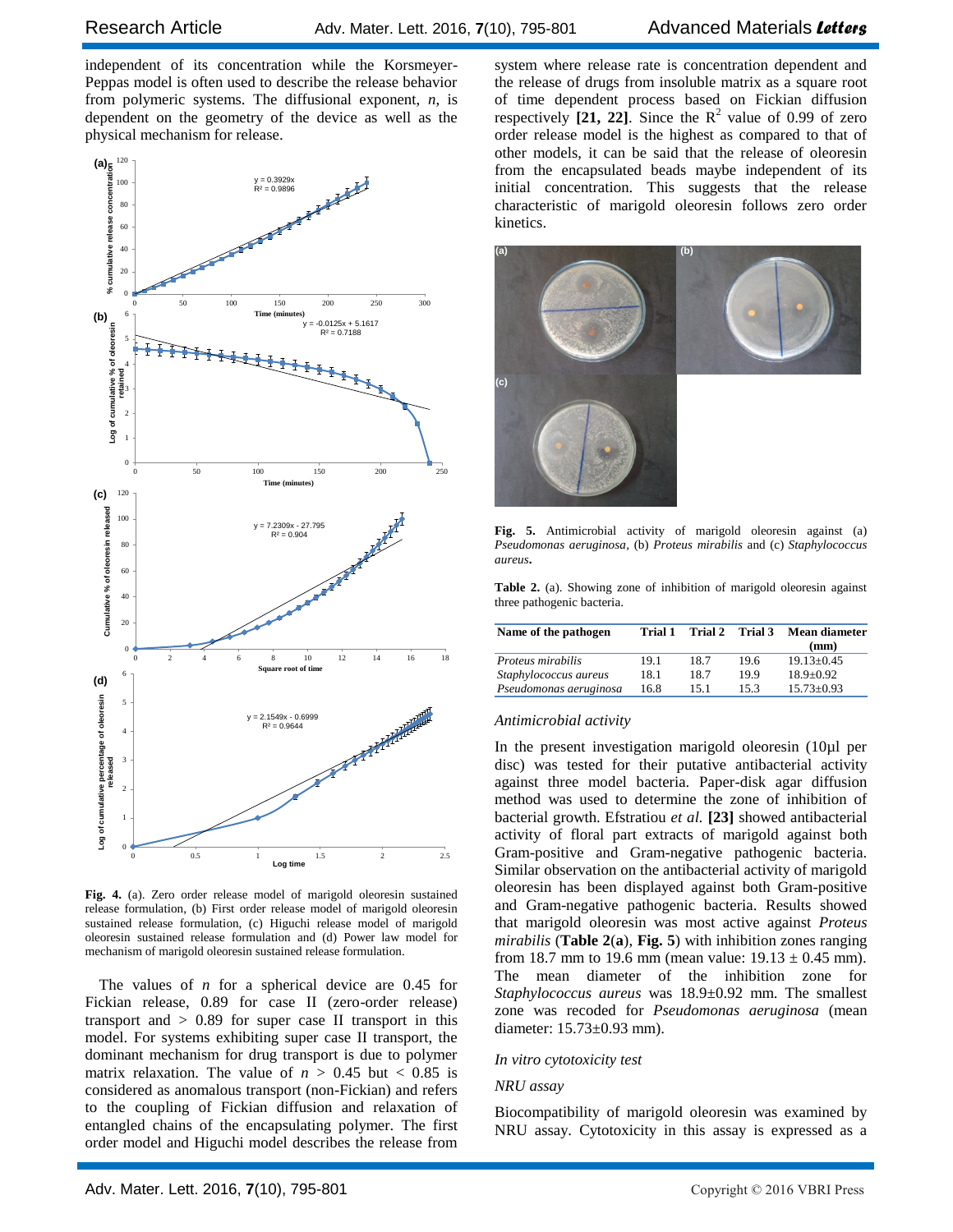concentration-dependent reduction of the uptake of the vital dye Neutral Red (NR) when measured 24 hours after treatment with the test chemical and irradiation. NR is a weak cationic dye that readily penetrates cell membranes by non-diffusion, accumulating intracellularly in lysosomes. Alterations of the cell surface of the sensitive lysosomal membrane lead to lysosomal fragility and other changes that gradually become irreversible. Such changes brought about by the action of xenobiotics result in a decreased uptake and binding of NR. It is thus possible to distinguish between viable, damaged or dead cell, which is the basis of this test **[24]**. In this study NIH 3T3 cell line was examined for cytotoxicity of varied concentration of marigold oleoresin. **Fig. 6** shows the percentage of cytotoxicity for NIH 3T3 cell line. Cytotoxicity percentage increased 58.26% by increasing the concentration of marigold oleoresin from 62.5μg/ml to 125μg/ml. However, for higher concentration of marigold oleoresin specimen i.e. 500μg/ml and 1000 μg/ml the rise in cytotoxicity percentage is only 10.93%. Marigold oleoresin specimen was found to be nontoxic against NIH 3T3 cell line with  $CTC_{50}$  showing more than 1000 μg/ml value. Based on the above result it can be deduced that the marigold oleoresin specimen is cytocompatible.



**Fig. 6**. Cytotoxicity of marigold oleoresin against 3T3 cell line by NRU assay (data are presented as the means  $\pm 2$  standard deviation).

#### *Thermogravimetric analysis (TGA)*

**Fig. 7** shows the TGA thermograms of neat chitosan and grafted chitosan. It can be clearly seen the grafting enhanced the thermal stability as grafted chitosan has higher thermal stability than neat chitosan.



**Fig. 7.** TGA thermograms of pure chitosan and chitosan grafted sodium acrylate-co- acrylamide.

#### **Conclusion**

In the present study, marigold oleoresin has been encapsulated in grafted chitosan beads. The encapsulated beads were observed to have an encapsulation efficiency of 75.7%. SEM micrographs of beads revealed spherical shape with rough and irregular surface. These beads were studied for swelling characteristics in the different mediums and it was observed that the grafted beads showed maximum swelling in neutral medium. The release behavior followed zero order kinetics with a  $R^2$  value of 0.99. Marigold oleoresin showed a good antimicrobial activity and it is non-cytotoxic. From this study it has been observed that marigold oleoresin encapsulated beads show an active controlled release system thereby indicating that they can be used in external wound dressing application for minor superficial wounds. This study can be further expanded for large scale production. In addition, another antifungal material can be included along with marigold oleoresin to enhance wound healing and protection against secondary infection.

#### **Acknowledgements**

The authors are grateful to Department of Science and Technology (Green Chemistry Program), Government of India for kindly sanctioning funds to carry out this research work.

#### **References**

1. Rejsˇkova, A.; Brom, J.; Pokorny, J.; Korecˇko; *J. Flora.,* **2010**, *205*, 282.

**DOI**: [10.1016/j.flora.2009.05.001](http://www.sciencedirect.com/science/article/pii/S0367253009001030)

2. Muley, B. P.; Khadabadi, S.S.; Banarase, N.B; *Trop. J. Pharm. Res.*  **2009**, *8*, 455.

**DOI**: [10.4314/tjpr.v8i5.48090](http://www.ajol.info/index.php/tjpr/article/view/48090)

- 3. Andersen, F. A.; Bergfeld, W. F.; Belsito, D.V.; Hill, R. A.; Klaassen, C. D.; Liebler, D. C.; Marks Jr, J. G.; Shank, R. C.; Slaqa, T. J.; Snyder, P. W; *Int. J. Toxicol.,* **2010**, *35*, 129. **DOI**[: 10.1177/1091581810384883](http://www.ncbi.nlm.nih.gov/pubmed/21164072)
- 4. Bedi, M. K.; Shenefelt, P. D., *Arch. Dermatol*. **2002**, *138*, 232. **DOI**: [10.1001/archderm.138.2.232](http://archderm.jamanetwork.com/article.aspx?articleid=478692)
- 5. Fronza, M.; Heinzmann, B.; Hamburger, M.; Laufer, S.; Merfort, I; *J. Ethnopharmacol.,* **2009**, *126*, 463. **DOI**[: 10.1016/j.jep.2009.09.014.](http://www.ncbi.nlm.nih.gov/pubmed/19781615)
- 6. Arora, D.; Rani, A.; Sharma, A; *Pharmacogn. Rev*., **2013**, *7*, 179. **DOI**: [10.4103/0973-7847.120520](http://www.phcogrev.com/article.asp?issn=0973-7847;year=2013;volume=7;issue=14;spage=179;epage=187;aulast=Arora)
- 7. Kishimoto, S.; Maoka, T.; Sumitomo, K.; Ohmiya, A; *Biosci. Biotechnol. Biochem.,* **2005**, *69*, 2122. **DOI**[: 10.1271/bbb.69.2122](http://www.tandfonline.com/doi/abs/10.1271/bbb.69.2122#.VrGomdJ95ko)
- 8. Loggia, R.D.; Tubaro, A.; Sosa, S.; Becker, H.; Saar, St.; Isaac, O; *Planta. Med*., **1994**, *60*, 516. **DOI**: [10.1055/s-2006-959562](https://www.thieme-connect.com/products/ejournals/abstract/10.1055/s-2006-959562)
- 9. Danielski, L.; Campos, L.M.A.S.; Bresciani, L.F.V.; Hense, H.; Yunes, R. A.; Ferreira, S.R.S; *Chem. Eng. Process*., **2006**, *46*, 99. **DOI**: [10.1016/j.cep.2006.05.004](https://www.researchgate.net/publication/223441857_Marigold_Calendula_officinalis_L_oleoresin_Solubility_in_SC-CO2_and_composition_profile)
- 10. Herman, A.; Herman, A. P.; Domagalska, B. W.; Mlynarczyk. A; *Indian. J. Microbiol*., **2012**, 5*3*, 232. **DOI**: [10.1007/s12088-012-0329-0](http://www.ncbi.nlm.nih.gov/pubmed/24426114)
- 11. Kalvatchev, Z.; Walder, R.; Garzaro, D; *Biomed. Pharmacother.,*  **1997**, *51*, 176.

**DOI**: [10.1016/S0753-3322\(97\)85587-4](https://www.researchgate.net/publication/14011379_Anti-HIV_activity_of_extracts_from_Calendula_officinalis_flowers)

12. Barajas-Farias, L.M.; Perez-Carreon, J.I.; Arce-Popoca., E.; Fattel-Fazenda, S.; Aleman-Lazarini, L.; Hernandez-Garcia, S.; Salcido-Neyoy, M.; Cruz-Jimenez, F.G.; Camacho, J.; Villa-Trevino, S; *Planta. Med.,* **2005**, *71*, 1. **DOI**[: 10.1055/s-2005-916196](https://www.thieme-connect.com/products/ejournals/abstract/10.1055/s-2005-916196)